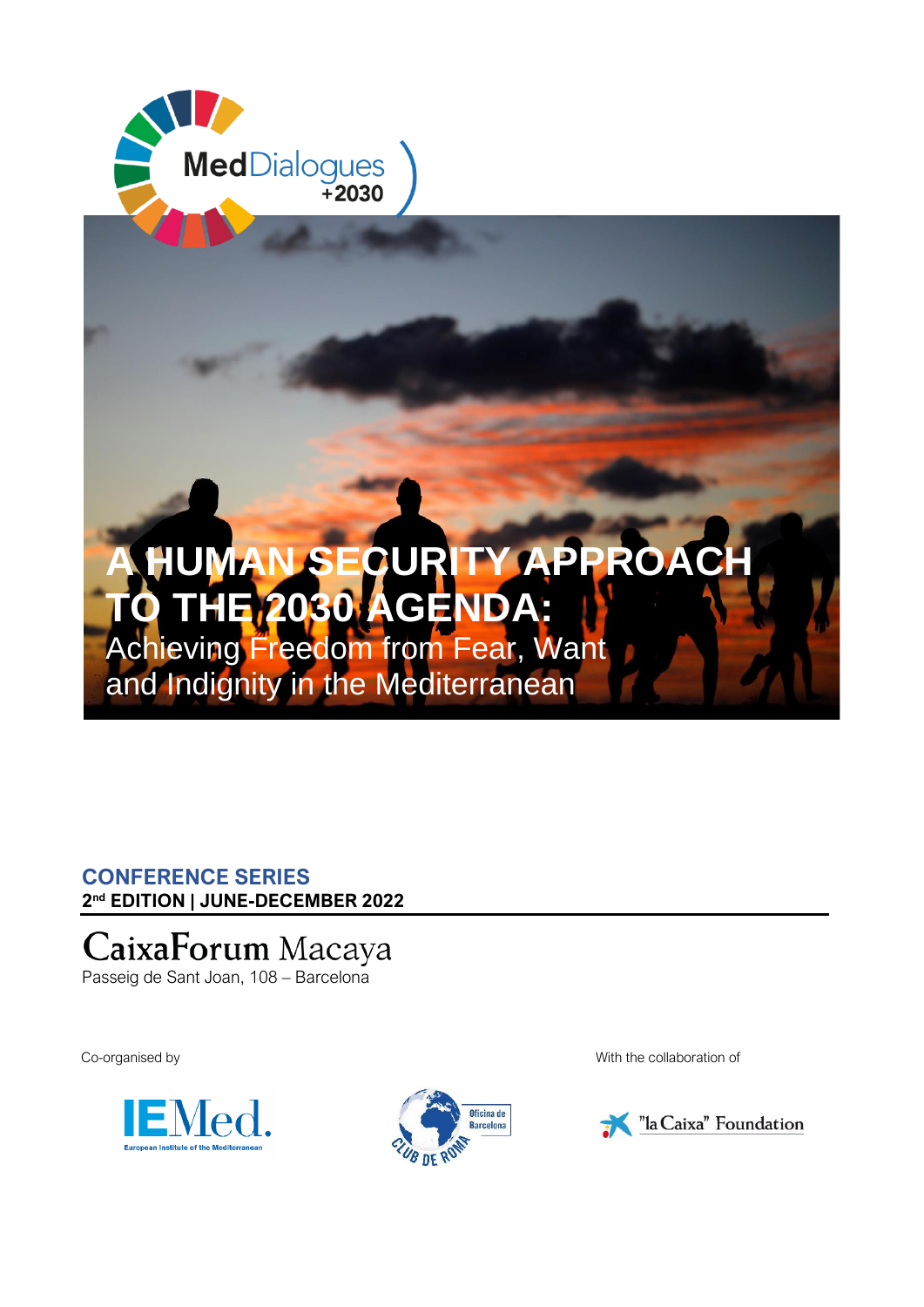

#### IDEAS FOR A SUSTAINABLE MEDITERRANEAN

The Med Dialogues +2030 is an annual conference series organised and promoted by the European Institute of the Mediterranean (IEMed), the Barcelona Office of the Club of Rome, with the collaboration of "la Caixa" Foundation, which fosters debate on the sustainable development issues in the Mediterranean region.

By giving voice to renowned experts and actors from both shores of the Mediterranean Sea and a variety of backgrounds, the Med Dialogues +2030 seek to raise greater awareness and understanding about the critical sustainability challenges faced by Mediterranean countries.

Launched in 2021 as the region was entering the "Decade of Action", the Med Dialogues +2030 adopt each year a different approach to the implementation and achievement of the Sustainable Development Goals (SDGs), putting forward analyses and recommendations to contribute to building a more resilient, sustainable, prosperous, inclusive, and safer Mediterranean region by 2030.

### 2022 EDITION

The second edition of the Med Dialogues+2030 gathers experts from both shores of the Mediterranean Basin and a variety of backgrounds to debate cross-cutting issues of the 2030 Agenda in the Mediterranean region from a human security perspective. By placing the focus on the human being, its specific needs and vulnerabilities, the human security approach recognises the interactions between diverse social, economic, political, and environmental factors affecting the lives of human beings and calls for sustainable development strategies that protect and empower all people while resulting in the greater resilience of societies.

In 2022, the dialogues tackle the current and most serious threats to human security that hamper progress towards the effective delivery of the Sustainable Development Goals (SDGs) or could even lead to severe development setbacks in the Mediterranean region. Consequently, the different sessions of the conference series not only analyse these regional challenges but elaborate on comprehensive solutions, integrated actions and cooperation opportunities that contribute to protect and free all Mediterranean people from poverty, hunger, exclusion, violence, and disease, ensuring that no one is left behind.

#### **FORMAT**

Conference Series Venue: CaixaForum Macaya Pg. de Sant Joan, 108, Barcelona Duration: 1h15 English / French with simultaneous translation to Spanish Free entrance – Registration: [www.iemed.org/meddialogues2030](http://www.iemed.org/meddialogues2030)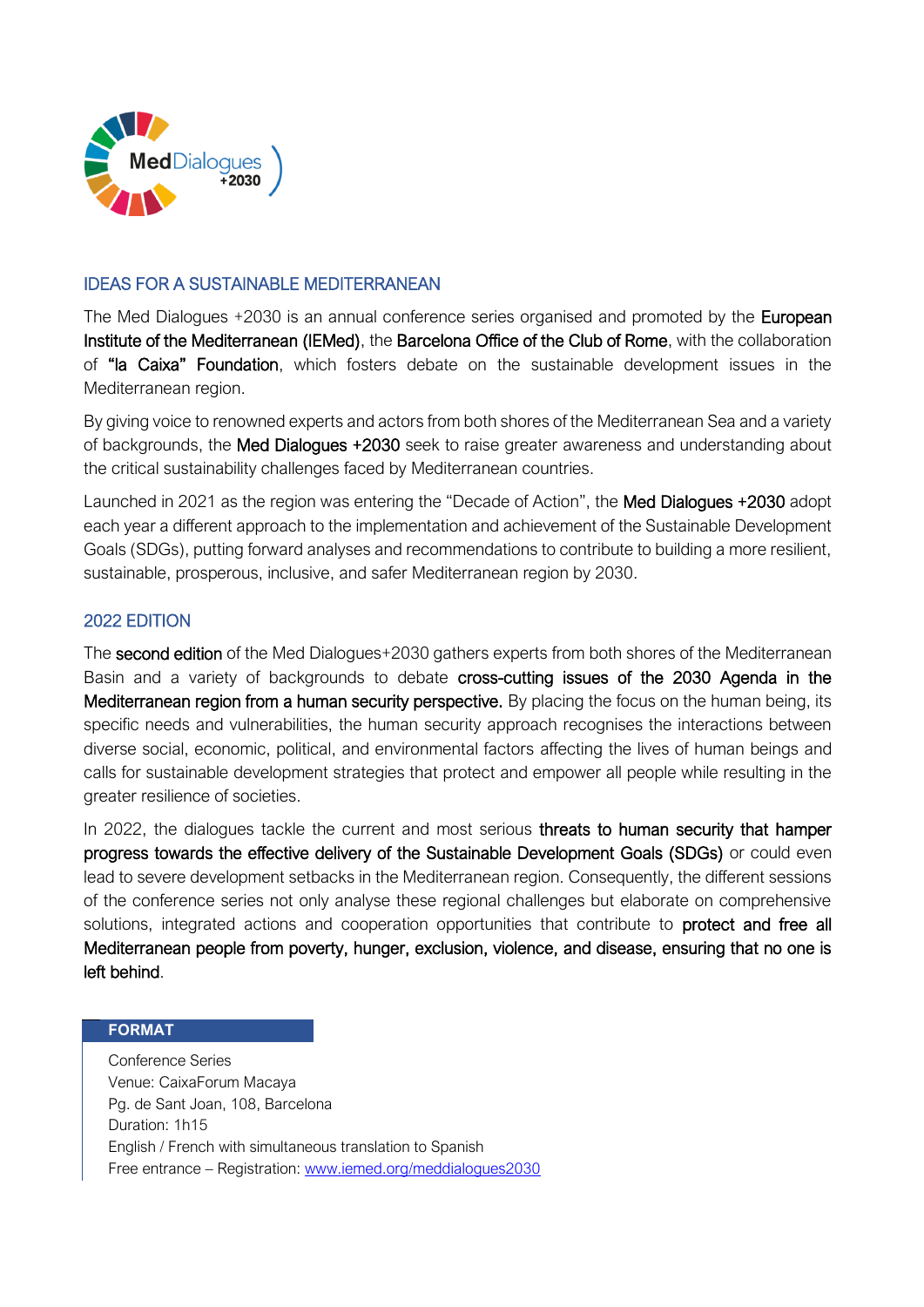| <b>PROGRAMME</b>               |                                                                                                                                                                                                                                                                                        |
|--------------------------------|----------------------------------------------------------------------------------------------------------------------------------------------------------------------------------------------------------------------------------------------------------------------------------------|
| <b>Opening</b><br>& Dialogue 1 | Rethinking the Mediterranean Energy Landscape in Times of Transition: A Human<br><b>Security Challenge</b>                                                                                                                                                                             |
| 9 June<br>18:00                | Introductory remarks: Jaume Lanaspa, President of the Barcelona Office, Club of<br>Rome; Roger Albinyana, Managing Director, European Institute of the Mediterranean<br>(IEMed)                                                                                                        |
| Sala d'Actes                   |                                                                                                                                                                                                                                                                                        |
|                                | Keynote speech: Sandrine Dixson-Declève, Copresident, Club of Rome                                                                                                                                                                                                                     |
|                                | Moderator: Marie Vandendriessche, Senior Researcher and Research Coordinator,<br><b>EsadeGeo</b>                                                                                                                                                                                       |
|                                | Speaker: Ahmed Kandil, Head of Energy Studies Programme, Al-Ahram Centre for<br>Political and Strategic Studies (ACPSS)                                                                                                                                                                |
| <b>Dialogue 2</b><br>13 July   | Water Stress as a Threat to Millions: Challenges and Solutions on the Way to<br><b>Water Security in the Mediterranean</b>                                                                                                                                                             |
| 18:00                          | Moderator: Marta Castillo, Communication Officer, Barcelona Office, REVOLVE                                                                                                                                                                                                            |
| Sala d'Actes                   | Introductory remarks: <b>Álvaro Albacete</b> , Deputy Secretary General for Water,<br>Environment and Blue Economy, Union for the Mediterranean (UfM)                                                                                                                                  |
|                                | Speaker: Hassan Tolba Aboelnga, Manager of Arab Network for Science and<br>Technology for Sustainable Development, League of Arab States. Vice Chair, Middle<br>East Water Forum. Chair of the Urban Water Security working group, International<br>Water Resources Association (IWRA) |
| <b>Dialogue 3</b>              | <b>Food Security at Risk: Addressing Vulnerabilities of Mediterranean Food Systems</b>                                                                                                                                                                                                 |
| 14 September<br>18:00          | Moderation: Octavi Quintana, Director, PRIMA Foundation                                                                                                                                                                                                                                |
| Sala Macaya                    | Introduction: Pablo Barbará, Deputy Director-General for the Middle East, Ministry of<br>Foreign affairs, European Union and Development, Government of Spain                                                                                                                          |
|                                | Speaker: Sébastien Abis, Director, Club DEMETER. Research Fellow, French Institute<br>for International and Strategic Affairs (IRIS)                                                                                                                                                   |
| <b>Dialogue 4</b>              | Lessons from the COVID-19 Pandemic: Ensuring Health Security for a Resilient<br><b>Mediterranean Region</b>                                                                                                                                                                            |
| 5 October<br>18:00             | Introduction and moderation: Rafael Vilasanjuan, Policy and Global Development<br>Director, Barcelona Institute of Global Health - ISGlobal                                                                                                                                            |
| Sala d'Actes                   | Speaker: Fadi El Jardali, Professor of Health Policy and Systems, American University<br>of Beirut (AUB)                                                                                                                                                                               |